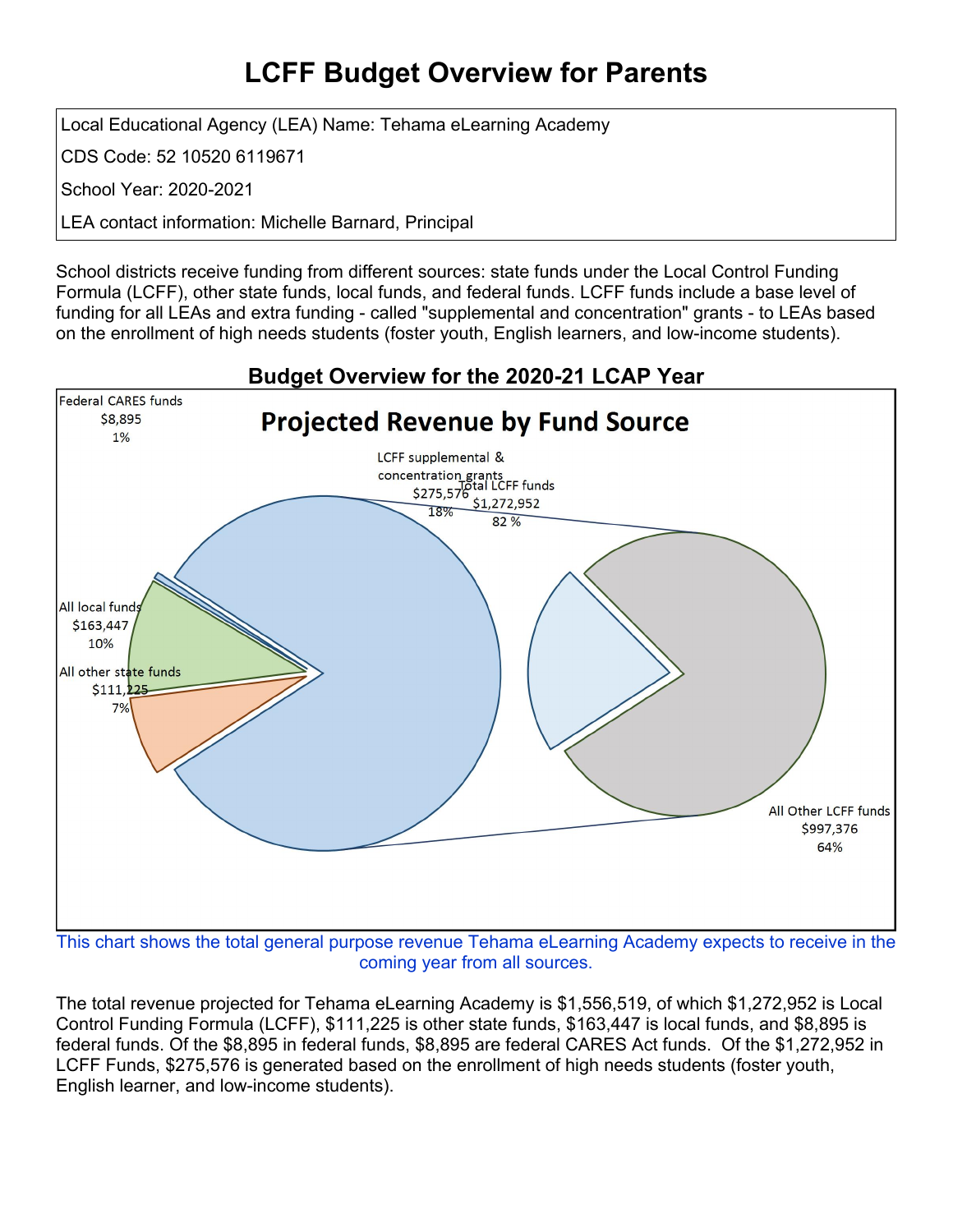# **LCFF Budget Overview for Parents**

For the 2020-21 school year school districts must work with parents, educators, students, and the community to develop a Learning Continuity and Attendance Plan (Learning Continuity Plan). The Learning Continuity Plan replaces the Local Control and Accountability Plan (LCAP) for the 2020–21 school year and provides school districts with the opportunity to describe how they are planning to provide a high-quality education, social-emotional supports, and nutrition to their students during the COVID-19 pandemic.



This chart provides a quick summary of how much Tehama eLearning Academy plans to spend for planned actions and services in the Learning Continuity Plan for 2020-2021and how much of the total is tied to increasing or improving services for high needs students.

Tehama eLearning Academy plans to spend \$1,416,220 for the 2020-21 school year. Of that amount, \$64,671 is tied to actions/services in the Learning Continuity Plan and \$1,351,549 is not included in the Learning Continuity Plan. The budgeted expenditures that are not included in the Learning Continuity Plan will be used for the following:

Our nonclassroom based charter school provides an independent study program with a personalized learning experience for all students. The budgeted expenditures that are not included in the Learning Continuity Plan will be used for the following:

- \* Salary and benefits Teacher, administrative, and classified staff salaries and benefits
- \* Operational costs facility fees, hardware, software, legal fees
- \* Curriculum curriculum development, intervention, professional development

#### Increased or Improved Services for High Needs Students in in the Learning Continuity Plan for the 2020-2021 School Year

In 2020-21, Tehama eLearning Academy is projecting it will receive \$275,576 based on the enrollment of foster youth, English learner, and low-income students. Tehama eLearning Academy must describe how it intends to increase or improve services for high needs students in the Learning Continuity Plan. Tehama eLearning Academy plans to spend \$64,191 towards meeting this requirement, as described in the Learning Continuity Plan.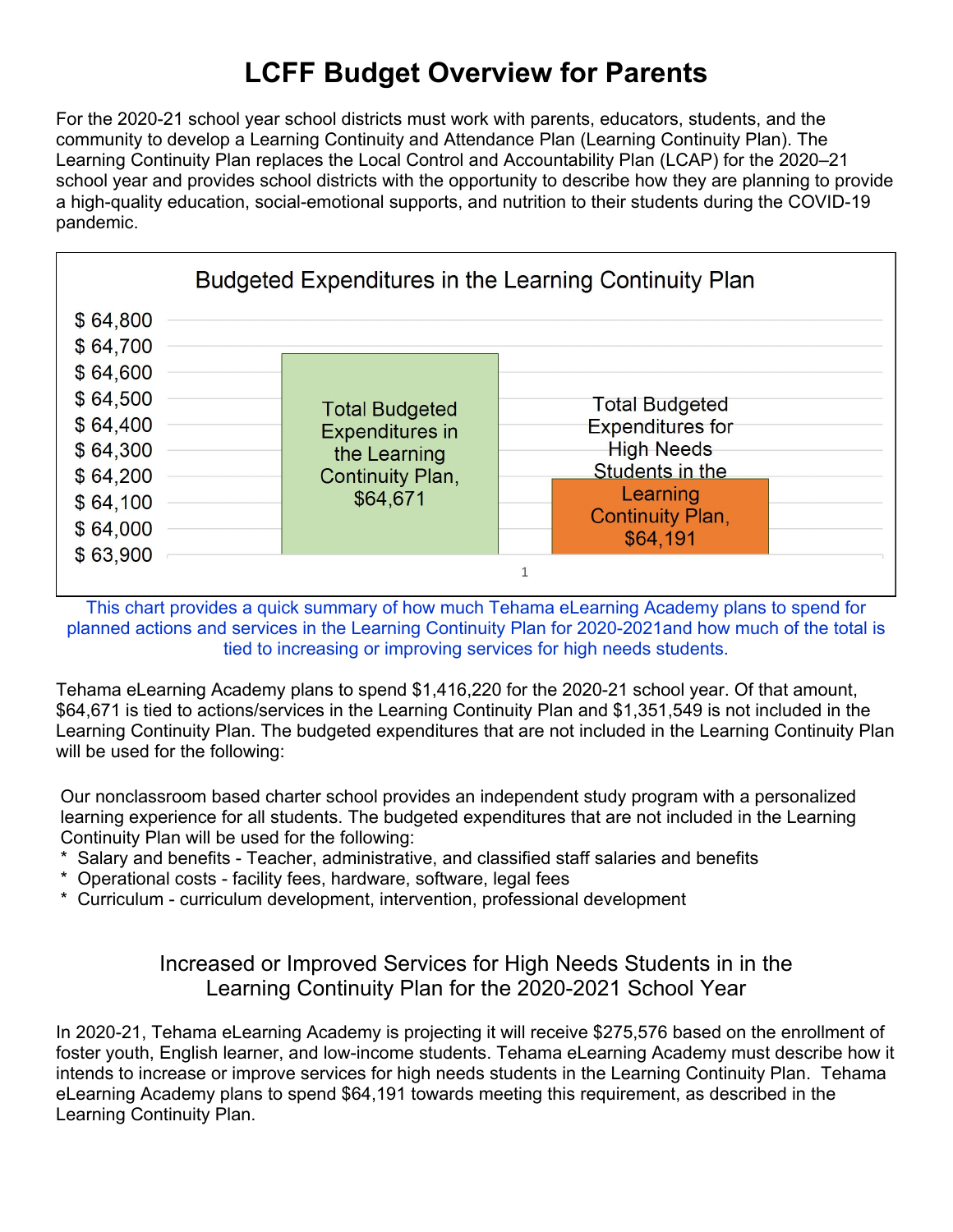Several actions are contributing to the increased/improved requirement that is being implemented by Tehama eLearning Academy. These actions in turn are divided into those that already exist within the previous Local Control and Accountability Plan (LCAP) and those that are unique to the school closure/distance learning context. Additional student devices have been purchased to allow for 1:1access. Additional online curriculum and software have been purchased to meet the specialized need for targeted intervention of our at-risk populations including English Learnings, Foster youth, low income, and students with disabilities. Targeted outreach is occurring through our Clinician as well as a partnership with the Foster/Homeless Liaison. Our English Learners and students with disabilities will continue to have supports that will adapt to their needs if in-person offerings must be decreased, or allowed to increase. Students within these special populations need to have intentional instructional time to build the skills necessary through tools that are targeted to those specific practices to improve achievement.